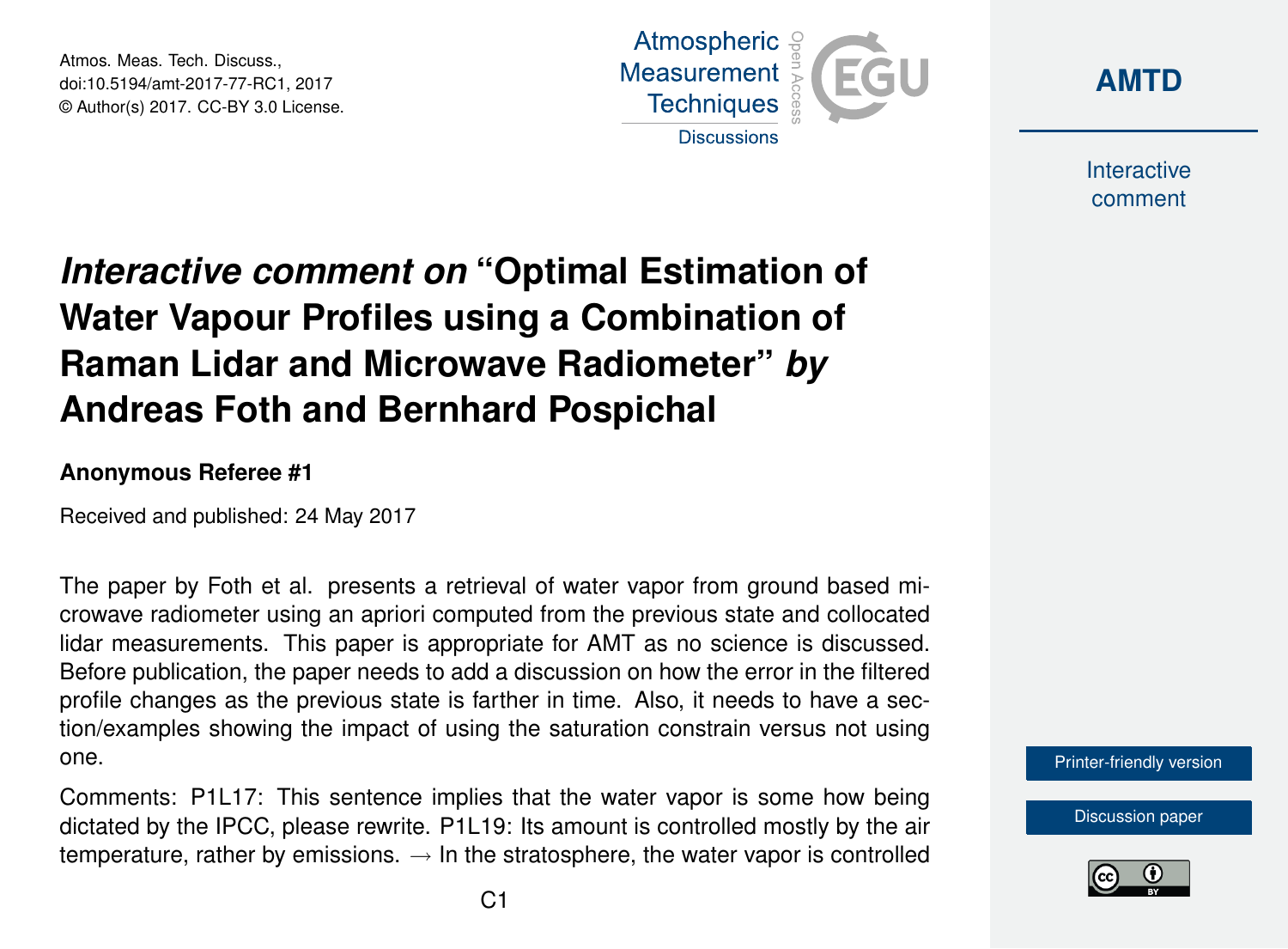by the tropopause coldest temperature, do you mean in the boundary layer is controlled by sea surface temperature. Please specify and provide a reference.

P1L24: About the H2O lifetime, is that in the troposphere/boundary layer? Are you sure about this number? Figure 5.23 of "Aeronomy of the Middle Atmosphere: Chemistry and Physics of the Stratosphere (Guy Brasseur and Susan Solomon)" shows a lifetime varying from hundred of years at around 20km to 1 day at around 120km.

P3L6 Please describe what is the difference between this study and Han et al. 1997? Is it just that in here it is used optimal estimation?

P5L6 Weighting functions and jacobians are not the same. Pease double check what are you showing.

P6L9: You are not projecting in time the last analysed state, you are just advancing this state without any modification because H is and M are the unity matrix. Please change

Figure 3: please delete the blue part of the color bar in the correlation coefficient.

Equation 7, why is St,k here, when you just said P8L12 than St,k can be skipped. I would assume that using RS climatology is an extreme case, if you are using the previous state from 5 min ago, the correlation and covariance matrices are going to be completely different to the ones if the previous state were from 6 hours ago (I presume that these ones will look more like the RS climatology) Please clarify.

P10L10. In this work, it has be shown . . . This implies that in a previous section of Foth et al 2017 it has been shown that such a method is more robust, which is not the case. Change to: The cloud base of a liquid . . . (Baars, et al) which has been shown to be a more robust method for the automatic . . .

P12L6: In Rodgers there is no mention of supersaturation cost function. Further, have you try not using such constraint. You are apriori is so tight I do not expect that it is needed.



Interactive comment

[Printer-friendly version](http://www.atmos-meas-tech-discuss.net/amt-2017-77/amt-2017-77-RC1-print.pdf)

[Discussion paper](http://www.atmos-meas-tech-discuss.net/amt-2017-77)